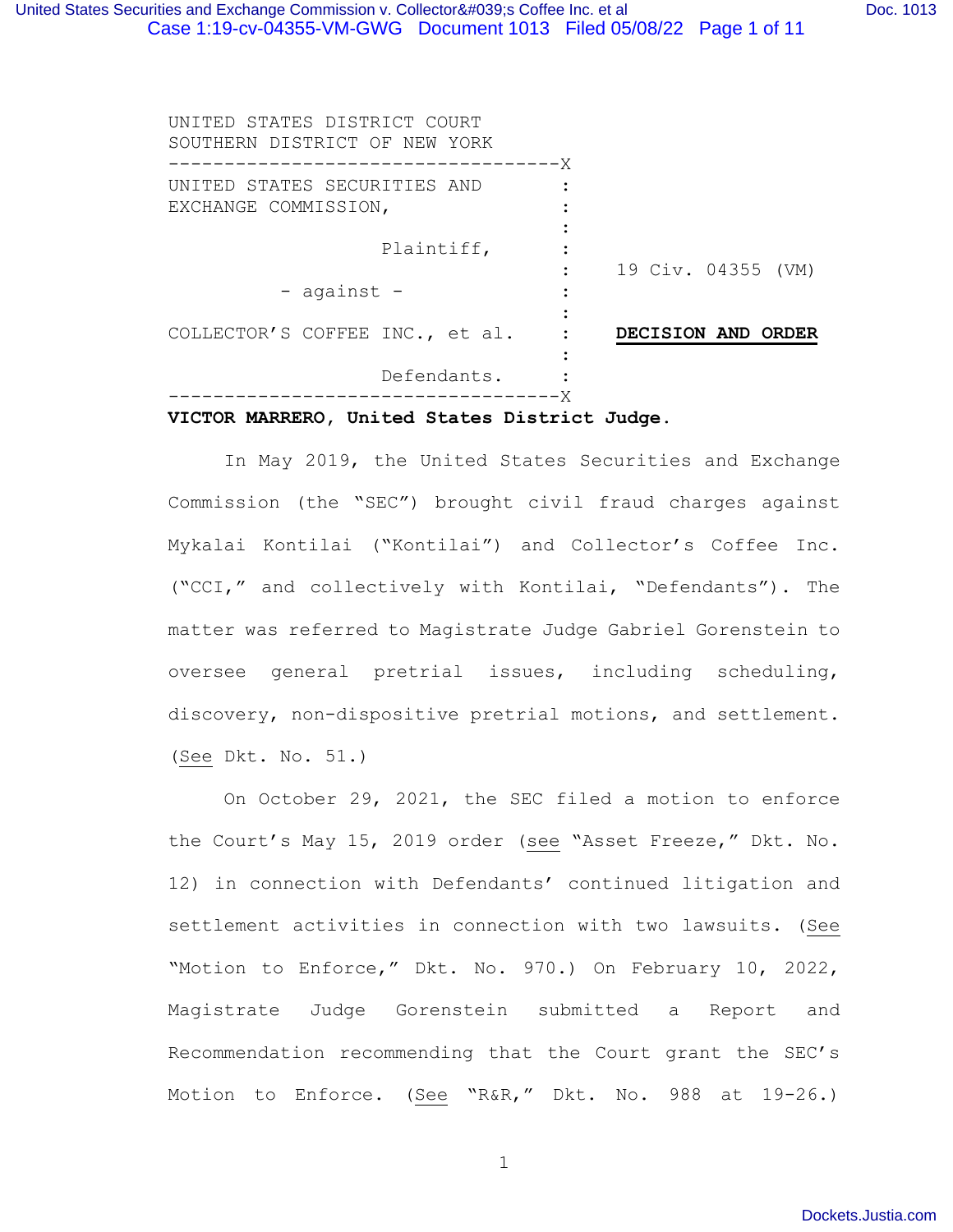### Case 1:19-cv-04355-VM-GWG Document 1013 Filed 05/08/22 Page 2 of 11

Magistrate Judge Gorenstein combined the R&R with an opinion and order addressing Kontilai's motion ("Clarification Motion," Dkt. No. 958) to clarify the terms of the Court's Asset Freeze.<sup>[1](#page-1-0)</sup> (See "Clarification Order," Dkt. No. 988 at 13-19.) On February 24, 2021, the Court received Defendants' objections to Magistrate Judge Gorenstein's R&R. (See "Objections," Dkt. No. 991.) The SEC opposed the Objections on March 10, 2022. (See "Opposition" or "Opp'n," Dkt. No. 995.) Defendants replied to the Objections on March 17, 2022. (See "Reply," Dkt. No. 996.)

#### **I. BACKGROUND**

#### A. Factual and Procedural Background

As background, the Asset Freeze provides that the "assets, funds, or other property held by or under the direct or indirect control of Defendants Collectors Café of Mykalai Kontilai . . . wherever located, up to the amount of \$46,121,649.68, are frozen." (Asset Freeze ¶ I.A.) Pursuant to the Asset Freeze, Defendants are required to "hold and retain within their control, and otherwise prevent any . . .

<span id="page-1-0"></span><sup>&</sup>lt;sup>1</sup> The Court notes that Kontilai's Clarification Motion was properly before Magistrate Judge Gorenstein for final disposition because the clarification motion seeks a ruling regarding the parties' interim settlement as to the SEC's motion for a preliminary injunction, and the parties have consented to disposition of that motion and related motions before Magistrate Judge Gorenstein. (See Dkt. No. 59.) The Court does not address Defendants' objections that pertain solely to the Clarification Motion.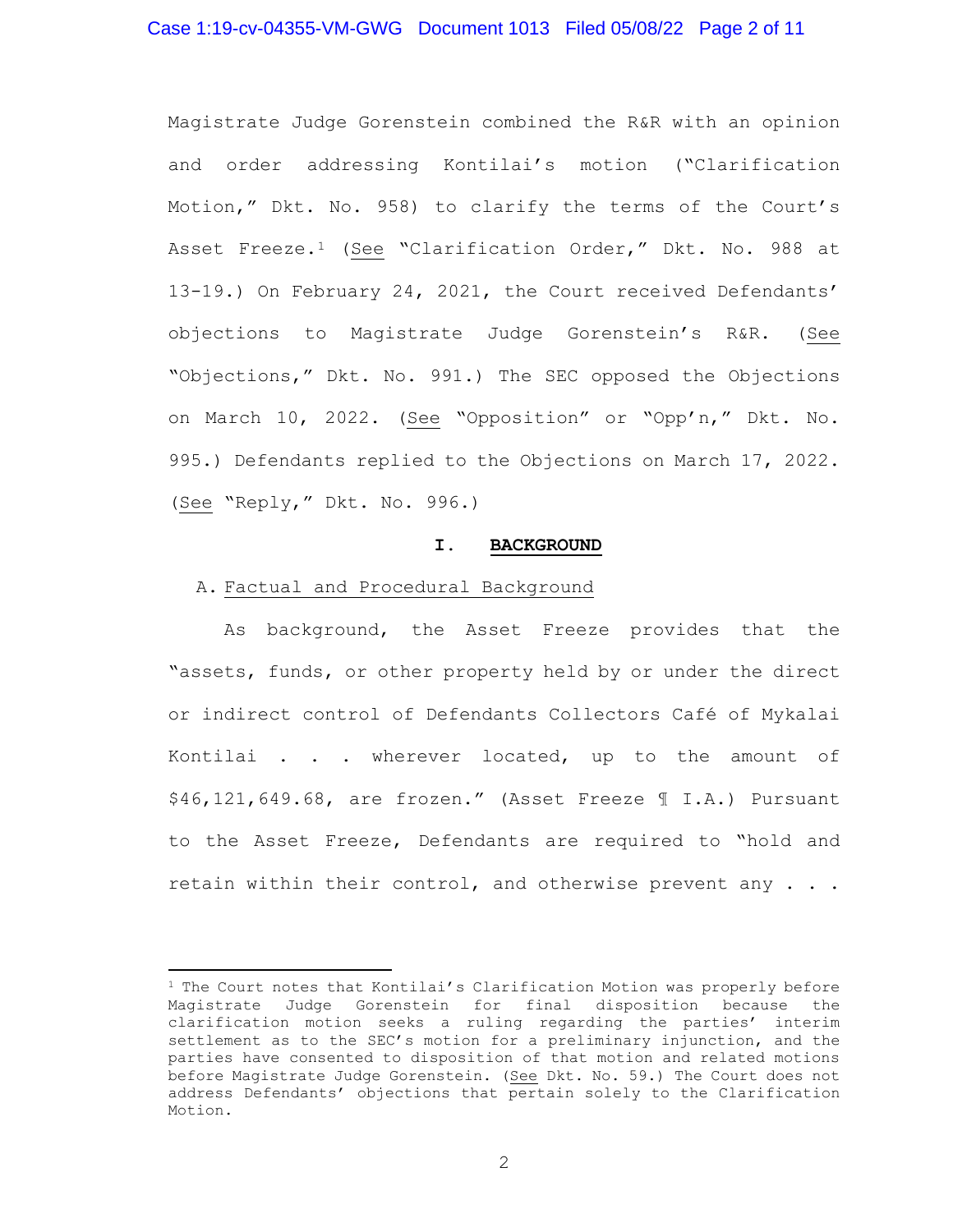#### Case 1:19-cv-04355-VM-GWG Document 1013 Filed 05/08/22 Page 3 of 11

disposal whatsoever" of any funds or assets presently held by them up to \$46,121,649.68. (Id. ¶ I.B.) Further, Defendants may not take any actions that may interfere with the asset freeze, including "the filing of any lawsuits . . . to impact the property and assets subject to this order." (Id. ¶ I.D.) However, "any party or non-party may seek leave from this order upon a proper showing." (Id.) The parties stipulated to these requirements in the Asset Freeze pending a hearing on a preliminary injunction. (See Dkt. No. 174). This hearing has yet to occur due to the parties' interim settlement.

Following the parties' stipulation, Kontilai filed a letter motion seeking clarification as to whether the Asset Freeze "cover[ed] untainted funds acquired by Kontilai after the asset freeze was entered," specifically future payment he expected from his deceased mother's estate in a wrongful death action that he intended to use for his criminal defense. (See Dkt. No. 612 at 3.) Judge Schofield, who was then assigned to the case, denied Kontilai's motion, concluding, among other things, that Kontilai had not shown that the funds he sought to acquire were untainted. (See 658 at 4-5.)

Kontilai then filed his Clarification Motion on October 1, 2021, seeking clarification as to whether he could continue two lawsuits, one related to his mother's wrongful death action (the "Wrongful Death Action") and one related to legal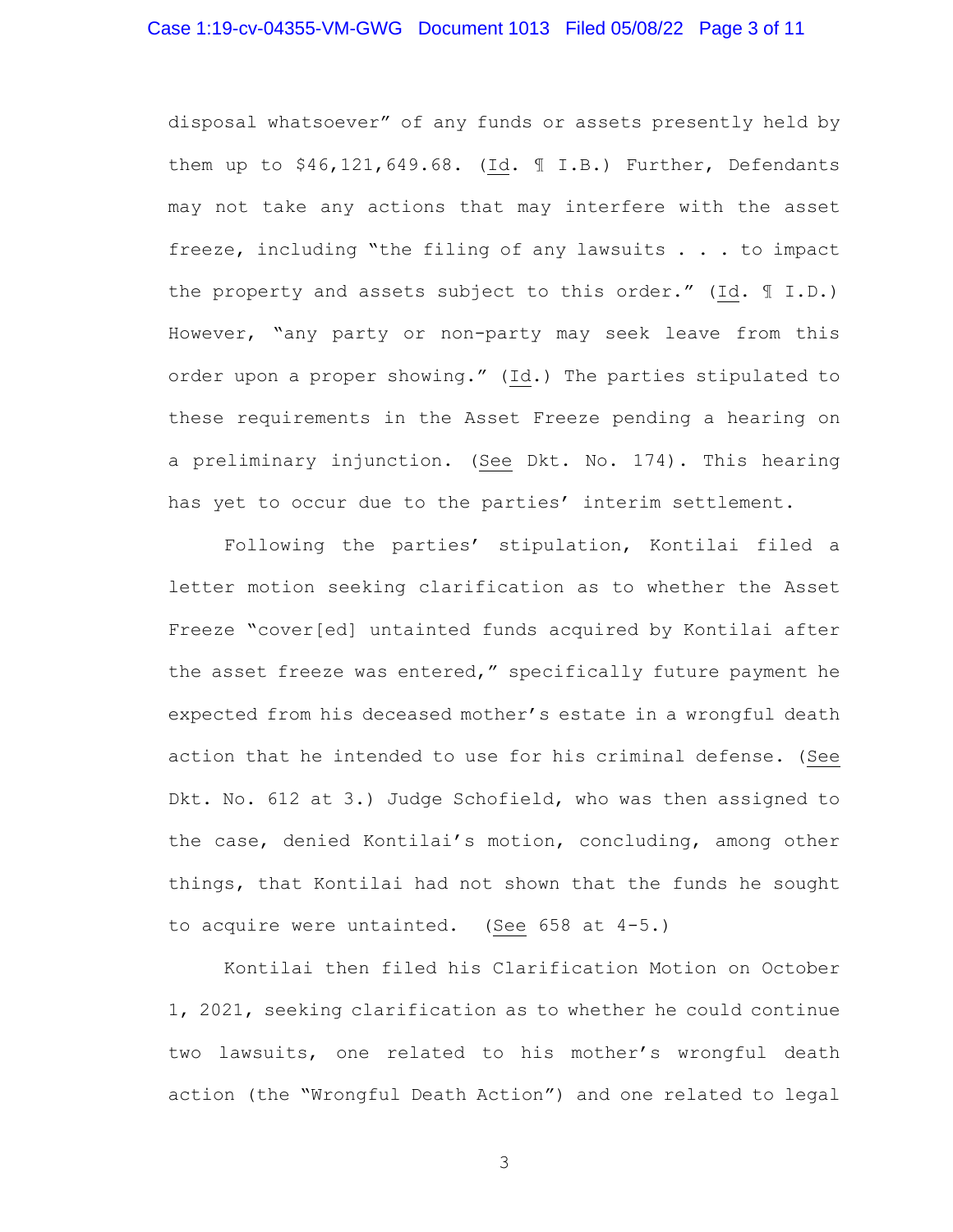# Case 1:19-cv-04355-VM-GWG Document 1013 Filed 05/08/22 Page 4 of 11

malpractice claims (the "Legal Malpractice Action").<sup>2</sup> The SEC filed a combined opposition to Kontilai's request and a Motion to Enforce, arguing, among other things, that the right to file a lawsuit is an asset and pursuant to the Asset Freeze, Kontilai should have requested leave of this Court to continue to litigate the two Actions. (See Motion to Enforce at 12.) In addition to an order of enforcement, the SEC requested ancillary relief for Kontilai's alleged violation of the Asset Freeze, including judicial monitoring of the Wrongful Death Action. (See id. at 13-15.) Defendants opposed the Motion to Enforce on the basis that the filing of a lawsuit is not an asset covered by the Asset Freeze and the SEC's requested ancillary relief is already provided for by the Asset Freeze Order. (See Opp'n at 3-5.)

#### B. The Report and Recommendation

Underlying the recommendation to enforce the Asset Freeze are the conclusions in Magistrate Judge Gorenstein's Clarification Order. The Clarification Order held that the right to file a lawsuit is a property interest, and the plain language of the Asset Freeze, which Defendants stipulated to, contemplated freezing Kontilai's two lawsuits since the claims arose before the issuance of the Asset Freeze and

<span id="page-3-0"></span><sup>2</sup> The R&R describes at length the details of these Actions. (See R&R at  $4-10.$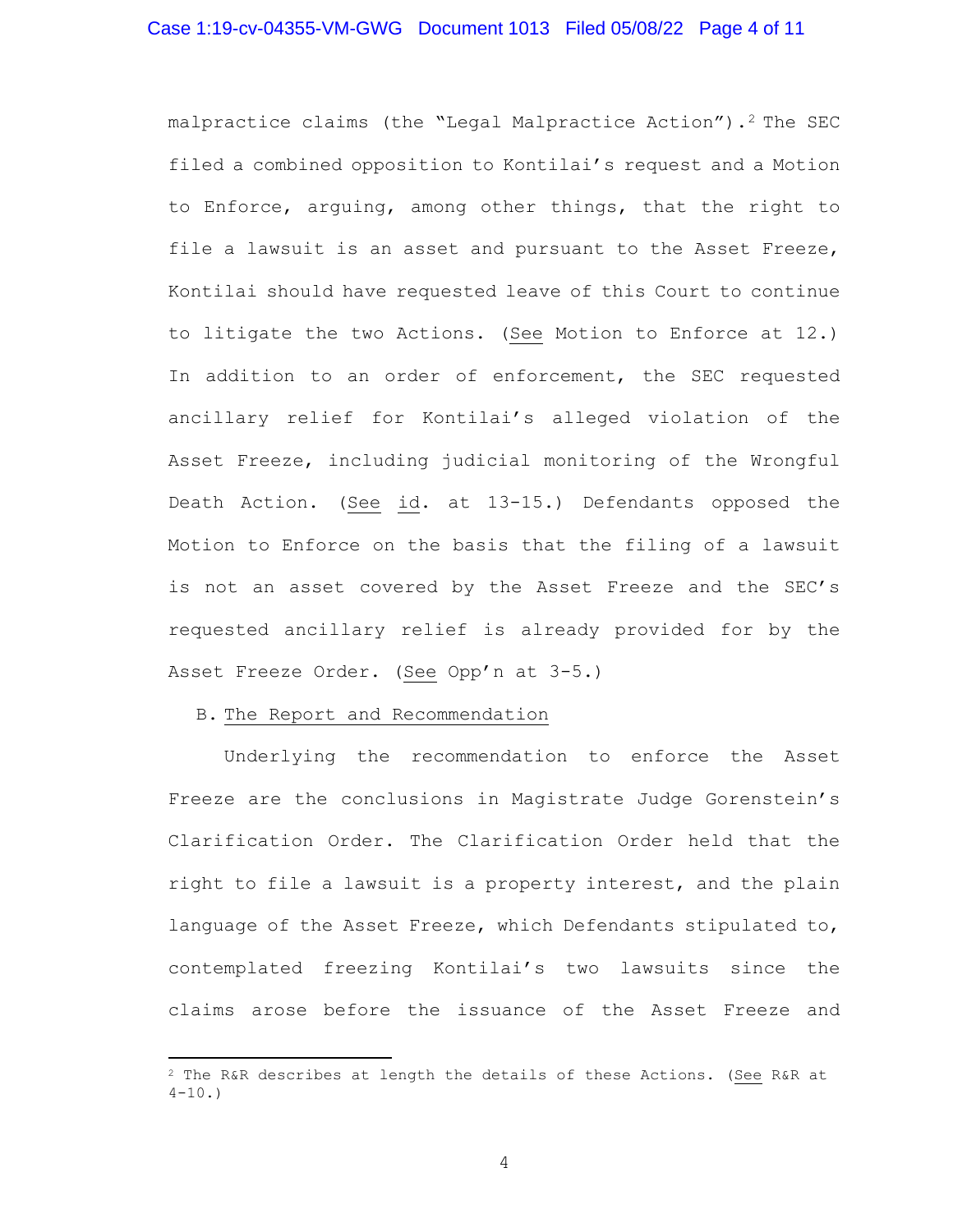#### Case 1:19-cv-04355-VM-GWG Document 1013 Filed 05/08/22 Page 5 of 11

Kontilai wielded at least indirect control or has an indirect beneficial interest in the Actions. Accordingly, Magistrate Judge Gorenstein, pursuant to his jurisdiction on the parties' consent, (see Dkt. No. 59), granted Kontilai's Clarification Motion, clarifying that the Asset Freeze "does not permit the Defendants to pursue lawsuits based on claims that arose before the issuance of the [Asset Freeze] without obtaining relief from the 'freeze' imposed by the [Asset Freze]." (Clarification Order at 13.)

Turning to the Motion for Enforcement, Magistrate Judge Gorenstein, having found that the lawsuits qualified as frozen assets, recommended that the Asset Freeze be enforced against Defendants in connection with the Actions. Magistrate Judge Gorenstein recommended that despite this enforcement, the SEC should not be granted its requested relief. (See R&R at 26.) Instead, Magistrate Judge Gorenstein directed the parties to "attempt to agree on the specific terms of an order to effectuate the ruling" if this Court adopts the recommendation to enforce the Asset Freeze. (See R&R at 26.)

Defendants raise two objections to the combined Clarification Order and R&R.[3](#page-4-0) First, in relation to the Clarification Order, Defendants argue that Magistrate Judge

<span id="page-4-0"></span><sup>&</sup>lt;sup>3</sup> Defendants note that out of an "abundance of caution," they include their objections to the Clarification Order with their objections to the R&R since the issues are "inextricably intertwined." (Id. at 2.)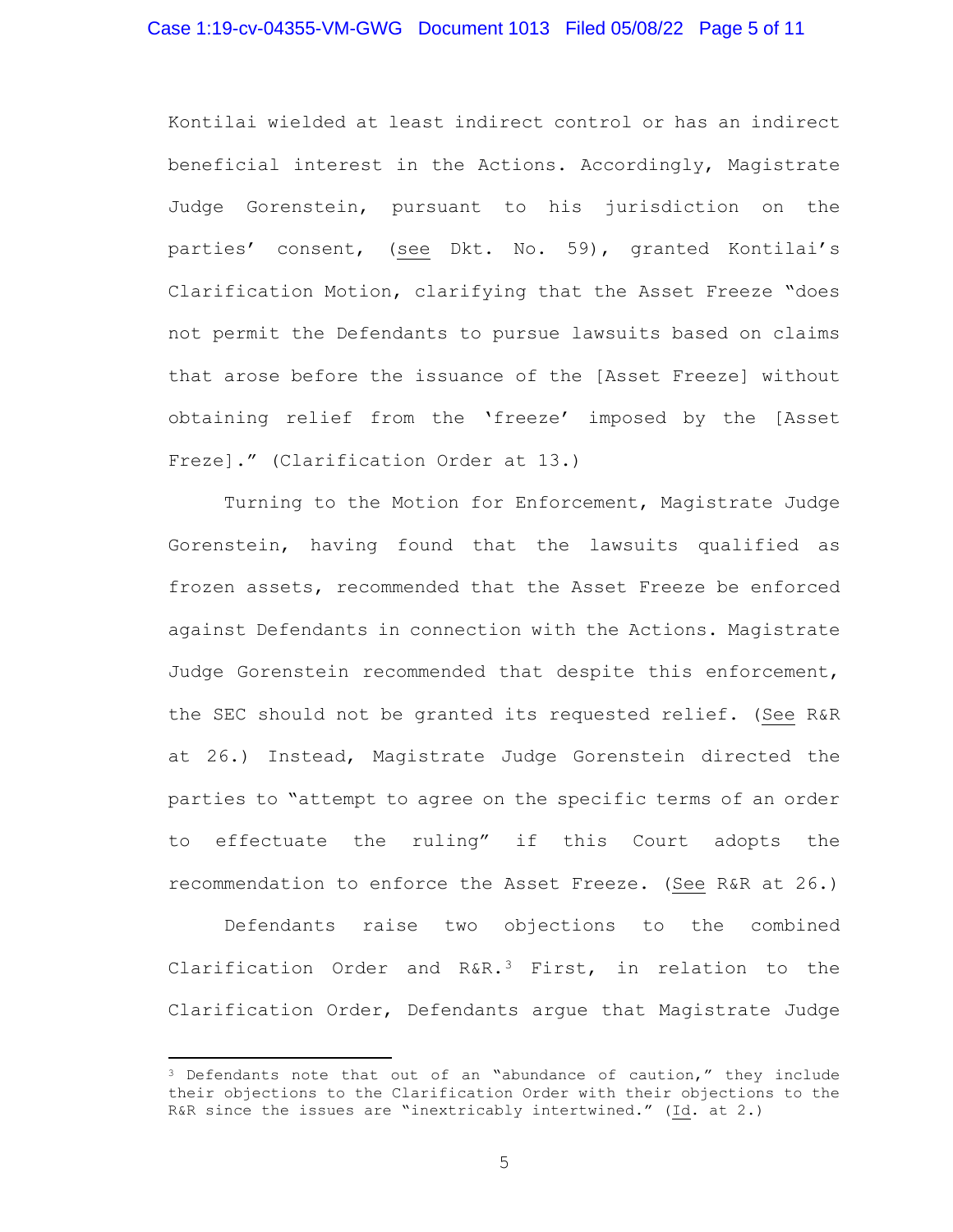# Case 1:19-cv-04355-VM-GWG Document 1013 Filed 05/08/22 Page 6 of 11

Gorenstein erred by not clarifying whether the Asset Freeze Order applies to after-acquired assets, such as "funds from employment, loans or gifts." (Objections at 3-4). Specific to the R&R, Defendants argue that Magistrate Judge Gorenstein erred in holding the Court has the power to freeze untainted assets, such as the proceeds from the Wrongful Death Action. (See id. at 4-7; see also Reply at 7-10.)

The SEC opposes Defendants' objections, arguing that the Court has already ruled the Wrongful Death Action proceeds are subject to the Asset Freeze, these proceeds are not necessarily untainted, and regardless, courts have statutory authority pursuant to 15 U.S.C. Section 78u(d) to freeze untainted assets in connection with securities violations.

### **II. LEGAL STANDARD**

A district court evaluating a Magistrate Judge's report may adopt those portions of the report to which no "specific, written objection" is made, as long as the factual and legal bases supporting the findings and conclusions set forth in those sections are not clearly erroneous. See Fed. R. Civ. P. 72(b); Thomas v. Arn, 474 U.S. 140, 149 (1985); Greene v. WCI Holdings Corp., 956 F. Supp. 509, 513 (S.D.N.Y. 1997). "Where a party makes a 'specific written objection' within '[fourteen] days after being served with a copy of the [Magistrate Judge's] recommended disposition,' however, the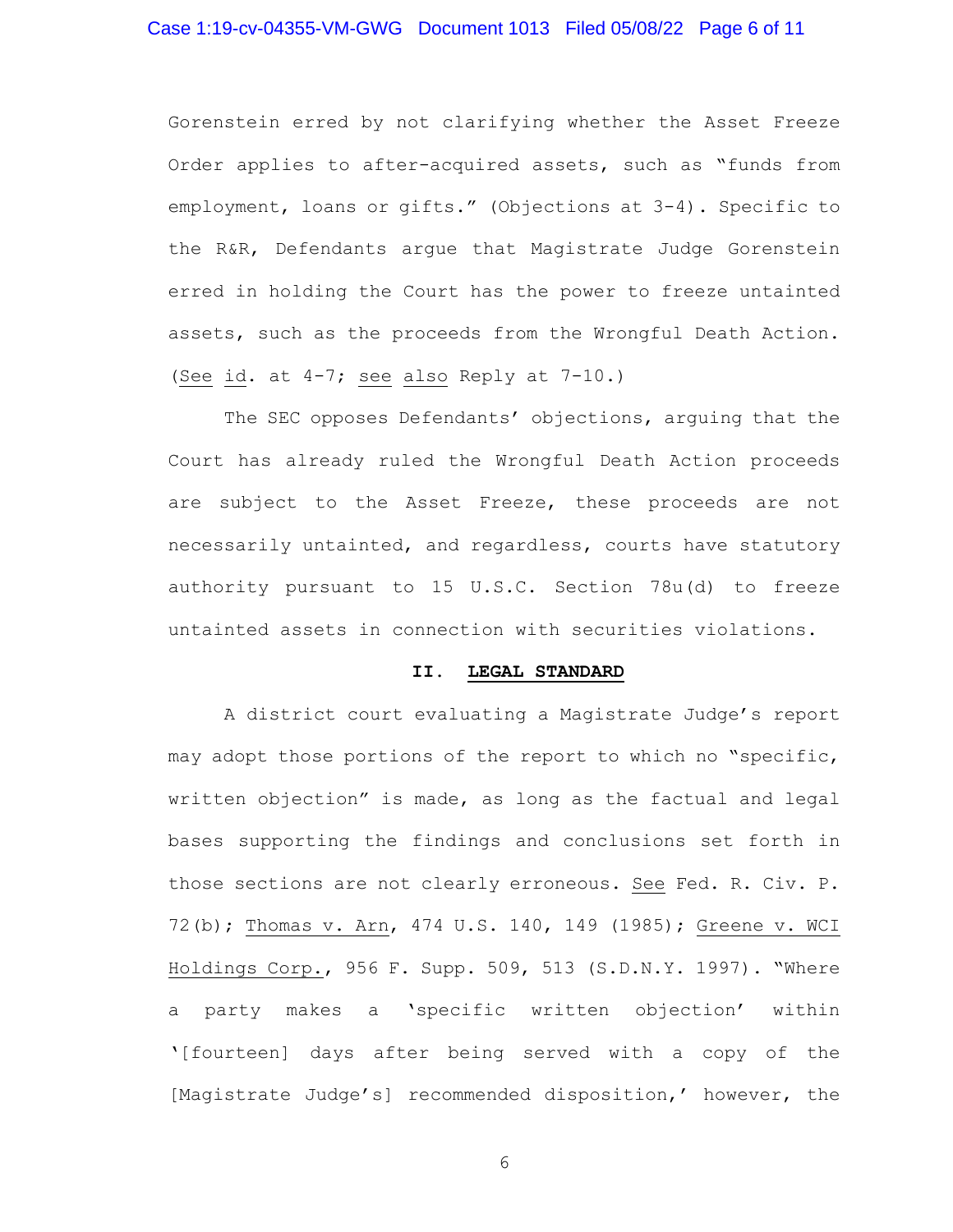district court is required to make a de novo determination regarding those parts of the report." Cespedes v. Coughlin, 956 F. Supp. 454, 463 (S.D.N.Y. 1997) (quoting United States v. Raddatz, 447 U.S. 667, 676 (1980)). A district court may accept, reject, or modify, in whole or in part, the findings and recommendations of the Magistrate Judge. See DeLuca v. Lord, 858 F. Supp. 1330, 1345 (S.D.N.Y. 1994); Walker v. Hood, 679 F. Supp. 372, 374 (S.D.N.Y. 1988).

### **III. DISCUSSION**

Defendants' Objections to the R&R challenge the Court's authority to freeze untainted assets prejudgment. (See Objections at 4-7.) Defendants argue that Magistrate Judge Gorenstein's analysis relies on cases that are either inapplicable or otherwise no longer good law.

First, the Court agrees with Magistrate Judge Gorenstein that Defendants stipulated to the relief in the Asset Freeze freezing "*any* of their funds or other assets or things of value presently held by them, under their control or over which they exercise actual or apparent investment." (Asset Freeze ¶ I.B.) Thus, Defendants agreed to a freeze of untainted assets, as Judge Schofield previously clarified in this action. (See Dkt. No. 658 at 4 (finding that the "Asset Freeze Order covers *all* of '[t]he assets, funds, or other property held by or under the direct or indirect control of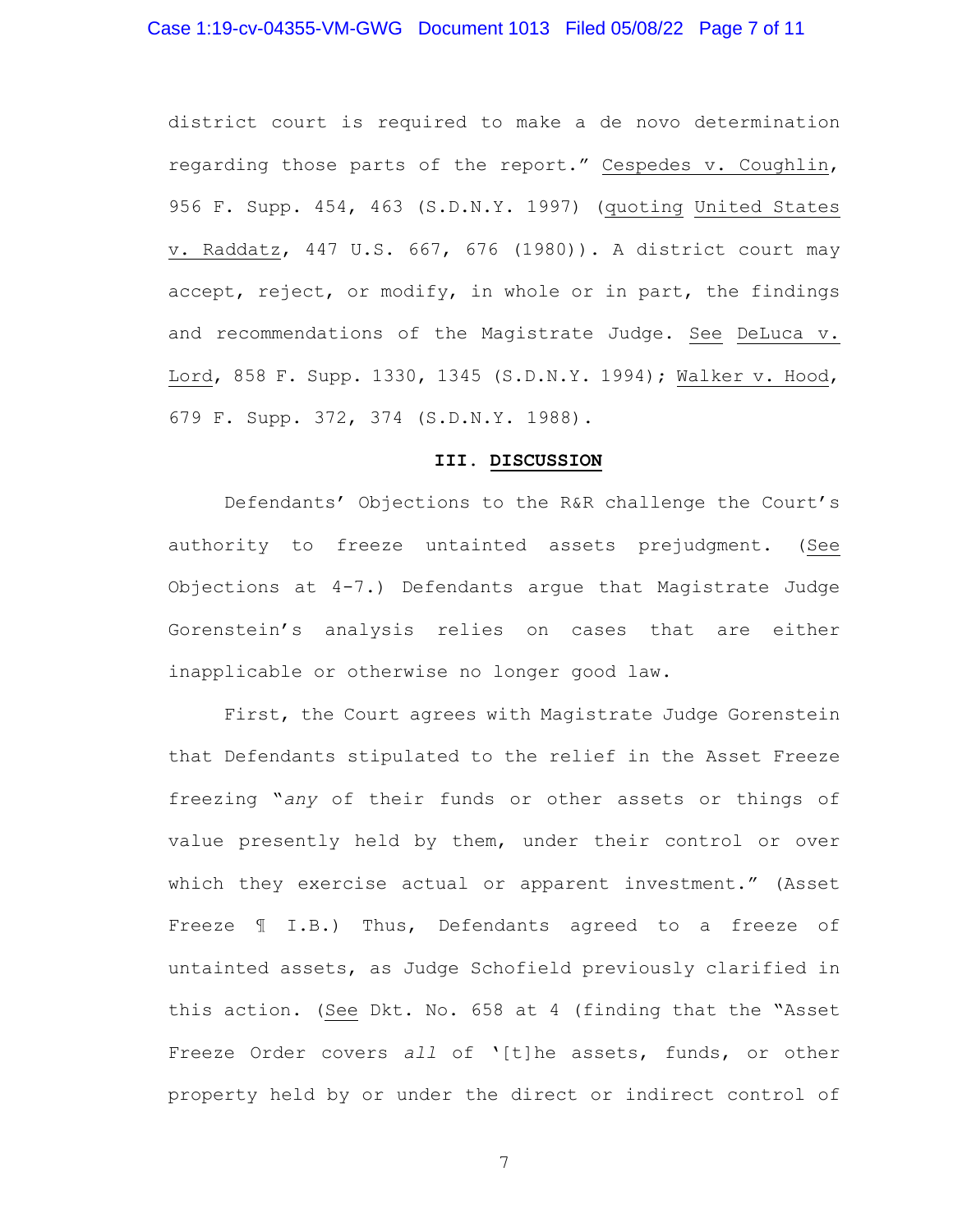### Case 1:19-cv-04355-VM-GWG Document 1013 Filed 05/08/22 Page 8 of 11

Defendants'").) Judge Schofield also found Defendants had not made out a proper showing that the expected funds from Kontilai's mother's estate were untainted assets, (see id. at 5), which Defendants have not done here either.

Second, even if Defendants had not stipulated to the relief, and Defendants could show the Action proceeds are untainted, the Court has statutory authority to freeze untainted assets prejudgment in securities actions. In support of their objection, Defendants rely on the holding of Grupo Mexicano de Desarrollo, S.A. v. Alliance Bond Fund, Inc., 527 U.S. 308 (1999).[4](#page-7-0) In Grupo Mexicano, the Supreme Court held that a court does not have authority to freeze assets to preserve them for potential money damages, but distinguished actions seeking money damages from actions seeking equitable relief. Id. at 324-25, 333. Accordingly, this holding "does not bar equitable prejudgment remedies in a case that claims equitable relief as well as money damages." S.E.C. v. Babikan, No. 14 Civ. 1740, 2014 WL 2069348, at \*3 n.3 (S.D.N.Y. Apr. 21, 2014); see also S.E.C. v. ETS Payphones, Inc., 408 F.3d 727, 734 (11th Cir. 2005) (adopting

<span id="page-7-0"></span><sup>4</sup> Defendants also cite to S.E.C. v. FTC Cap. Markets, Inc., No. 09 Civ. 4755, 2010 WL 2652405, at  $\sqrt[3]{5}$  (S.D.N.Y. June 30, 2010) for the proposition that frozen funds must be traceable to fraud. The case is inapposite to the circumstances here because in FTC Capital the defendant used the proper channels of seeking leave to use frozen funds, which she demonstrated were untainted, for the specific purposes of her criminal defense.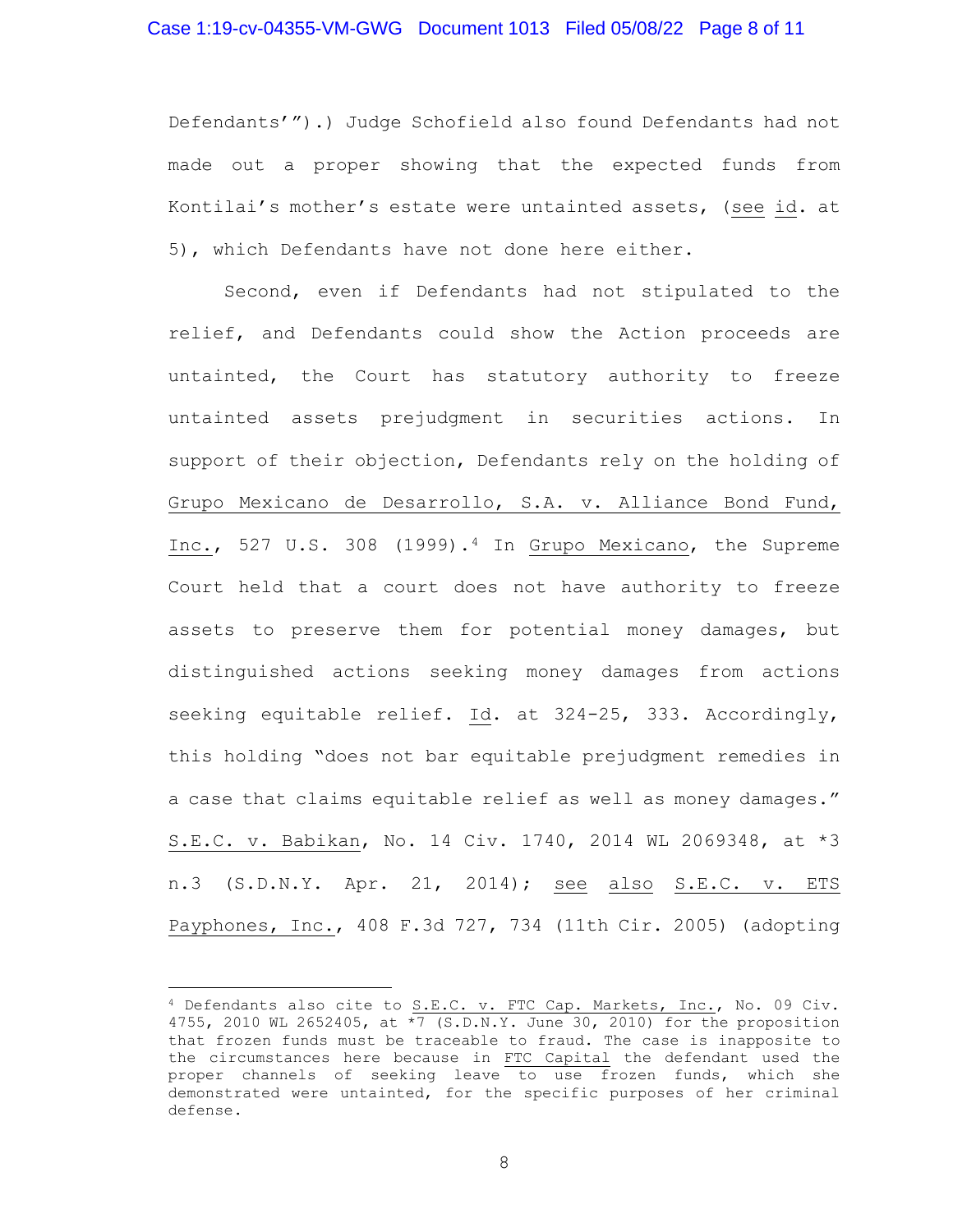# Case 1:19-cv-04355-VM-GWG Document 1013 Filed 05/08/22 Page 9 of 11

reasoning of Fourth Circuit and concluding Grupo Mexicano did not control outcome of case because "the SEC seeks equitable relief (disgorg[e]ment), not just money damages."). Here, the SEC seeks equitable relief in the form of injunctions and disgorgement.

Moreover, Grupo Mexicano held that any enlargement of district courts' equitable powers, so as to permit them to issue prejudgment preliminary injunctions freezing defendants' unencumbered assets, "should be conducted and resolved where such issues belong in our democracy: in the Congress." 527 U.S. at 333. The Second Circuit has long recognized that Congress authorized courts to freeze assets unconnected to the fraud pursuant to 15 U.S.C. Section 78u(d). See S.E.C. v. Unifund SAL, 910 F.2d 1028, 1035, 1041 (2d Cir. 1990) (upholding asset freeze extending to funds in amount "sufficient to cover not just the profits that might have to be disgorged but the civil penalty, equal to three times the profits."). The Court therefore finds persuasive Magistrate Judge Gorenstein's conclusion that Grupo Mexicano does not alter the grant of statutory authority provided for by 15 U.S.C. Section 78u(d). (See R&R at 16 n.6.; see also id. at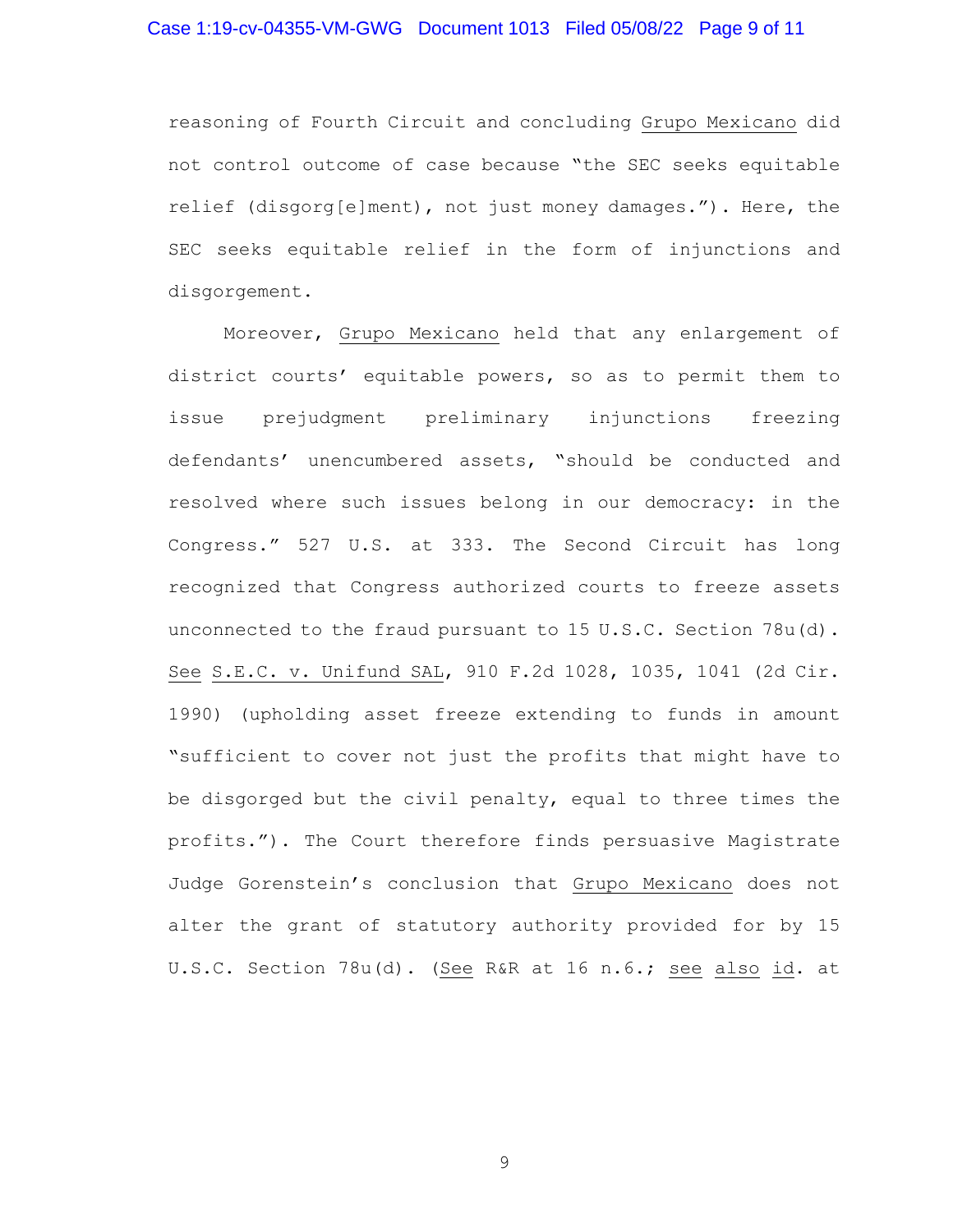16 (collecting cases post-Grupo Mexicano freezing assets untainted by fraud pursuant to Unifund).<sup>[5](#page-9-0)</sup>

Having carefully considered Defendants' Objections and the R&R's analysis and conclusions, the Court is persuaded that the Asset Freeze is enforceable as it pertains to Defendants' untainted assets. As such, the Court is persuaded by Magistrate Judge Gorenstein's conclusion that Defendants' participation in the Actions violated the Asset Freeze.

As to the remaining portions of Magistrate Judge Gorenstein's R&R unobjected to, having conducted a review of the full record, including, among other things, the R&R and applicable legal authorities, the Court concludes that the factual findings, reasoning, and legal support for the recommendations made by Magistrate Judge Gorenstein in the R&R are not clearly erroneous or contrary to law. The Court will therefore, substantially for the reasons set forth in the R&R, adopt Magistrate Judge Gorenstein's recommendations as to those matters as the Court's decision.

#### **IV. ORDER**

Accordingly, for the reasons stated above, it is hereby

<span id="page-9-0"></span><sup>5</sup> Defendants note that no post-Grupo Mexicano case cited by the SEC mentions Grupo Mexicano, so the cases "are of no analytical value." (Reply at 9.) Considering Grupo Mexicano does not apply to those cases, it comes as no surprise that Grupo Mexicano would not be mentioned in those opinions.